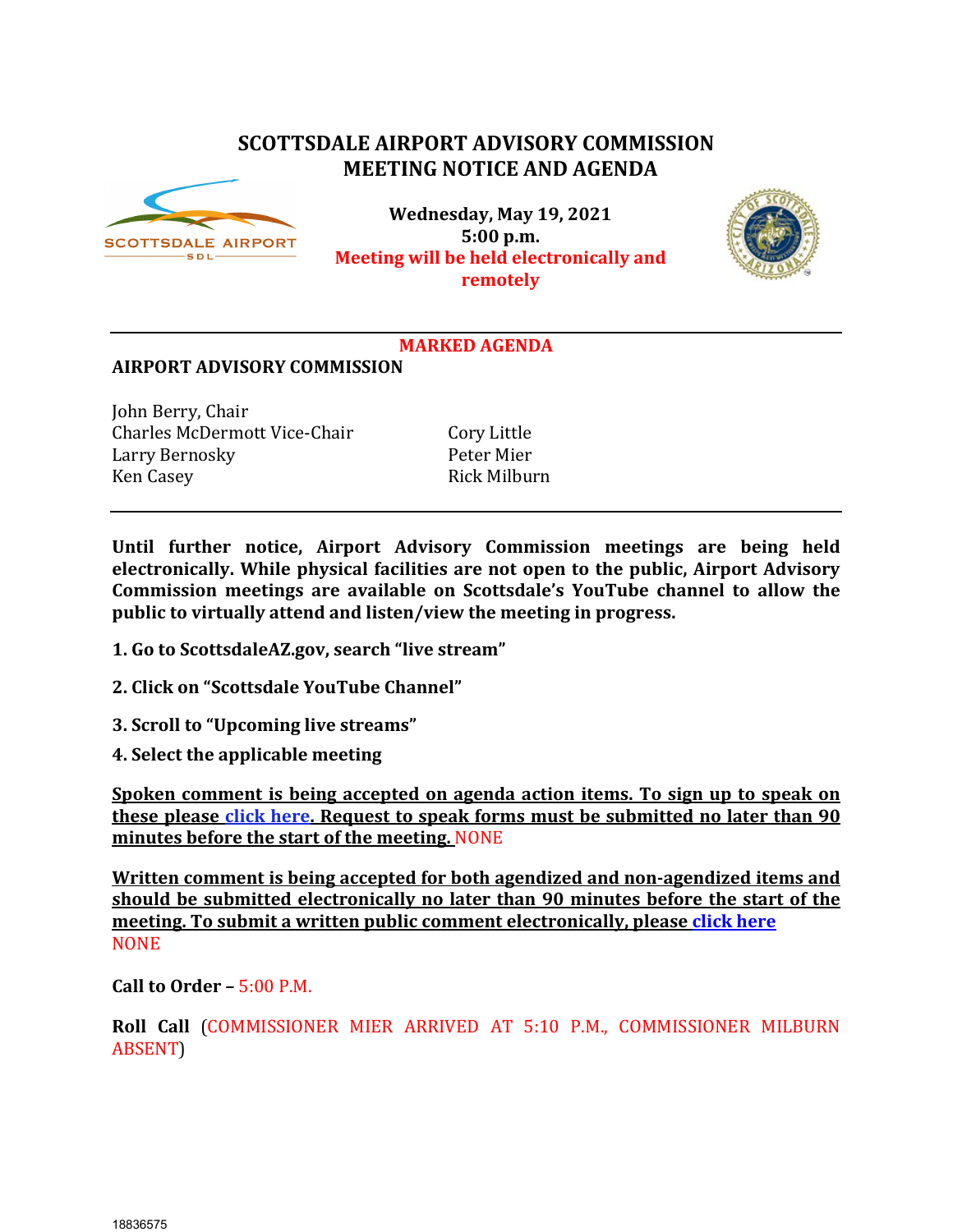#### **Aviation Director's Report**

The public body may not propose, discuss, deliberate or take legal action on any matter in the summary unless the specific matter is properly noticed for legal action.

AVIATION DIRECTOR, GARY MASCARO, ANNOUNCED THAT THE RUNWAY REHAB PROJECT IS A FULL GO. BEGINING JULY 6, 2021 THE AIRPORT WILL BE SHUT DOWN FOR APPROXIMATELY 45 DAYS.

#### **Approval of Minutes**

Special Meeting: April 7, 2021

COMMISSIONER BERNOSKY MADE A MOTION TO APPROVE THE SPECIAL MEETING MINUTES OF APRIL 7,2021. COMMISSIONER KEN CASEY SECONDED THE MOTION WHICH CARRIED 5-0, WITH CHAIR JOHN BERRY, VICE-CHAIR CHARLES MCDERMOTT, COMMISSIONERS CASEY, LITTLE AND BERNOSKY VOTING IN THE AFFIRMATIVE WITH NOT DISSENTING VOTES.

#### **REGULAR AGENDA ITEMS 1-12**

**How the Regular Agenda Works**: The Commission takes a separate action on each item on the Regular Agenda

- 1. Discussion and Possible Action regarding application for Airport Aeronautical Business Permit for Mackin Aviation, LLC to conduct aircraft sales at the Scottsdale Airport. Staff contact: Carmen Williams, Aviation Finance & Administration Manager, 480-312- 8475, [cawilliams@scottsdaleaz.gov](mailto:cawilliams@scottsdaleaz.gov) COMMISSIONER LITTLE MADE A MOTION TO APPROVE THE APPLICATION FOR AN AERONAUTICAL BUSINESS PERMIT FOR MACKIN AVIATION, LLC TO CONDUCT AIRCRAFT SALES AT THE SCOTTSDALE AIRPORT. VICE-CHAIR MCDERMOTT SECONDED THE MOTION WHICH CARRIED 5-0, WITH CHAIR JOHN BERRY, VICE-CHAIR CHARLES MCDERMOTT, COMMISSIONERS CASEY, LITTLE AND BERNOSKY VOTING IN THE AFFIRMATIVE WITH COMMISSIOER MIER ABSTAINING FROM THE VOTE.
- 2. Discussion and Possible Action regarding application for Airport Aeronautical Business Permit for Truman Arnold Companies, dba TAC Private Hangars to conduct aircraft hangar/shade leasing services at the Scottsdale Airport. Staff contact: Carmen Williams,<br>Aviation Finance & Administration Manager, 480-312-8475, 480-312-8475, [cawilliams@scottsdaleaz.gov](mailto:cawilliams@scottsdaleaz.gov) VICE-CHAIR MCDERMOTT MADE A MOTION TO APPROVE THE APPLICATION FOR AN AERONAUTICAL BUSINESS PERMIT FOR TRUMAN ARNOLD COMPANIES, DBA TAC PRIVATE HANGARS TO CONDUCT AIRCRAFT HANGAR/SHADE LEASING SERVICES AT THE SCOTTSDALE AIRPORT. COMMISSIONER LITTLE SECONDED THE MOTION WHICH CARRIED 6-0, WITH CHAIR JOHN BERRY, VICE-CHAIR CHARLES MCDERMOTT, COMMISSIONERS CASEY, LITTLE, MIER AND BERNOSKY VOTING IN THE AFFIRMATIVE WITH NOT DISSENTING VOTES.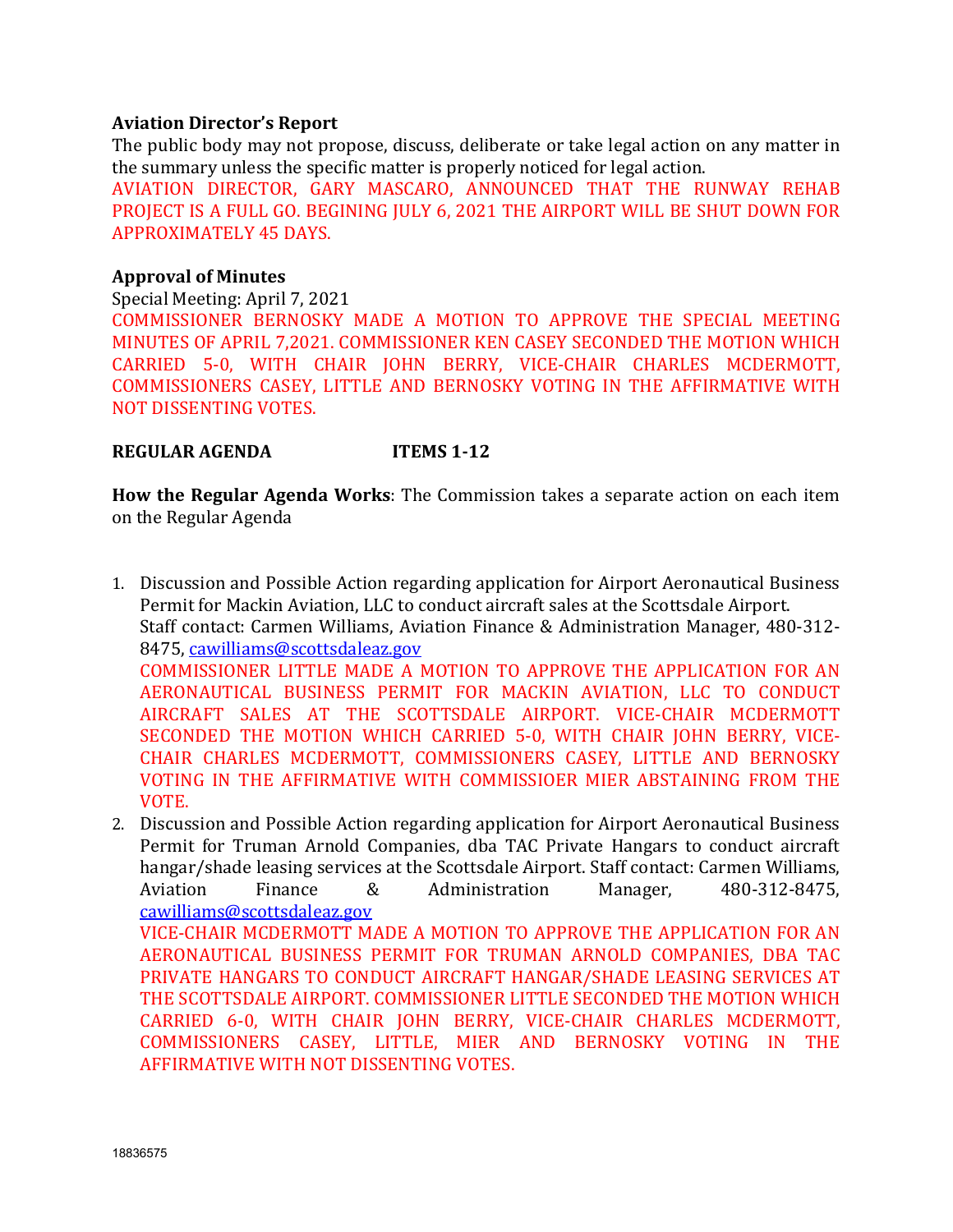- 3. Discussion and Possible Action regarding application for Airport Aeronautical Business Permit for Keystone Aviation, LLC to conduct aircraft charter/management and aircraft maintenance and repair services at the Scottsdale Airport. Staff contact: Carmen<br>Williams. Aviation Finance & Administration Manager. 480-312-8475. Administration [cawilliams@scottsdaleaz.gov](mailto:cawilliams@scottsdaleaz.gov) COMMISSIONER MIER MADE A MOTION TO APPROVE THE APPLICATION FOR AN AERONAUTICAL BUSINESS PERMIT FOR KEYSTONE AVIATION, LLC TO CONDUCT AIRCRAFT CHARTER/MANAGEMENT AND AIRCRAFT MAINTENANCE AT THE SCOTTSDALE AIRPORT. COMMISSIONER LITTLE SECONDED THE MOTION WHICH CARRIED 6-0, WITH CHAIR JOHN BERRY, VICE-CHAIR CHARLES MCDERMOTT, COMMISSIONERS CASEY, LITTLE, MIER AND BERNOSKY VOTING IN THE AFFIRMATIVE WITH NOT DISSENTING VOTES.
- 4. Discussion and Possible Action for a Recommendation to the Planning Commission and City Council regarding case 11-ZN-2020 (Zoning District Map Amendment) to rezone from Single-family Residential (R1-35) District to Special Campus, Planned Shared District (SC PSD), including a Development Plan with amended (Transition) performance standards for building setbacks, building stepbacks and landscape buffers, on a +/- 28.5-acre site located at 12701 N. Scottsdale Road. Staff contact: Meredith Tessier, 480-312-4211, [mtessier@scottsdaleaz.gov](mailto:mtesssier@scottsdaleaz.gov) VICE-CHAIR MCDERMOTT MADE A MOTION FOR A RECOMMENDATION TO THE PLANNING COMMISSION AND CITY COUNCIL REGARDING CASE 11-ZN-2020. COMMISSIONER BERNOSKY SECONDED THE MOTION WHICH CARRIED 6-0, WITH CHAIR JOHN BERRY, VICE-CHAIR CHARLES MCDERMOTT, COMMISSIONERS CASEY,
- 5. Discussion and input regarding Quarterly Noise Complaint Summary Report. Staff contact: Sarah Ferrara, Aviation Planning & Outreach Coordinator, 480-312-8482, [sferrara@scottsdaleaz.gov](mailto:sferrara@scottsdaleaz.gov)

LITTLE, MIER AND BERNOSKY VOTING IN THE AFFIRMATIVE WITH NOT DISSENTING

- 6. Discussion an input regarding Airport and Airpark Aeronautical Business Permit Additions, Revocations and Cancellations. Staff contact: Carmen Williams, Aviation Administration & Finance Manager, 480-312-8475, [cawilliams@scottsdaleaz.gov](mailto:cawilliams@scottsdaleaz.gov)
- 7. Discussion and input regarding the Monthly Construction Report. Staff contact: Chris Read, Assistant Aviation Director-Operations, 480-312-2674, [cread@scottsdaleaz.gov](mailto:cread@scottsdaleaz.gov)
- 8. Discussion and input regarding Monthly Operations Report. Staff contact: Chris Read, Assistant Aviation Director-Operations, 480-312-2674, [cread@scottsdaleaz.gov](mailto:cread@scottsdaleaz.gov)

VOTES